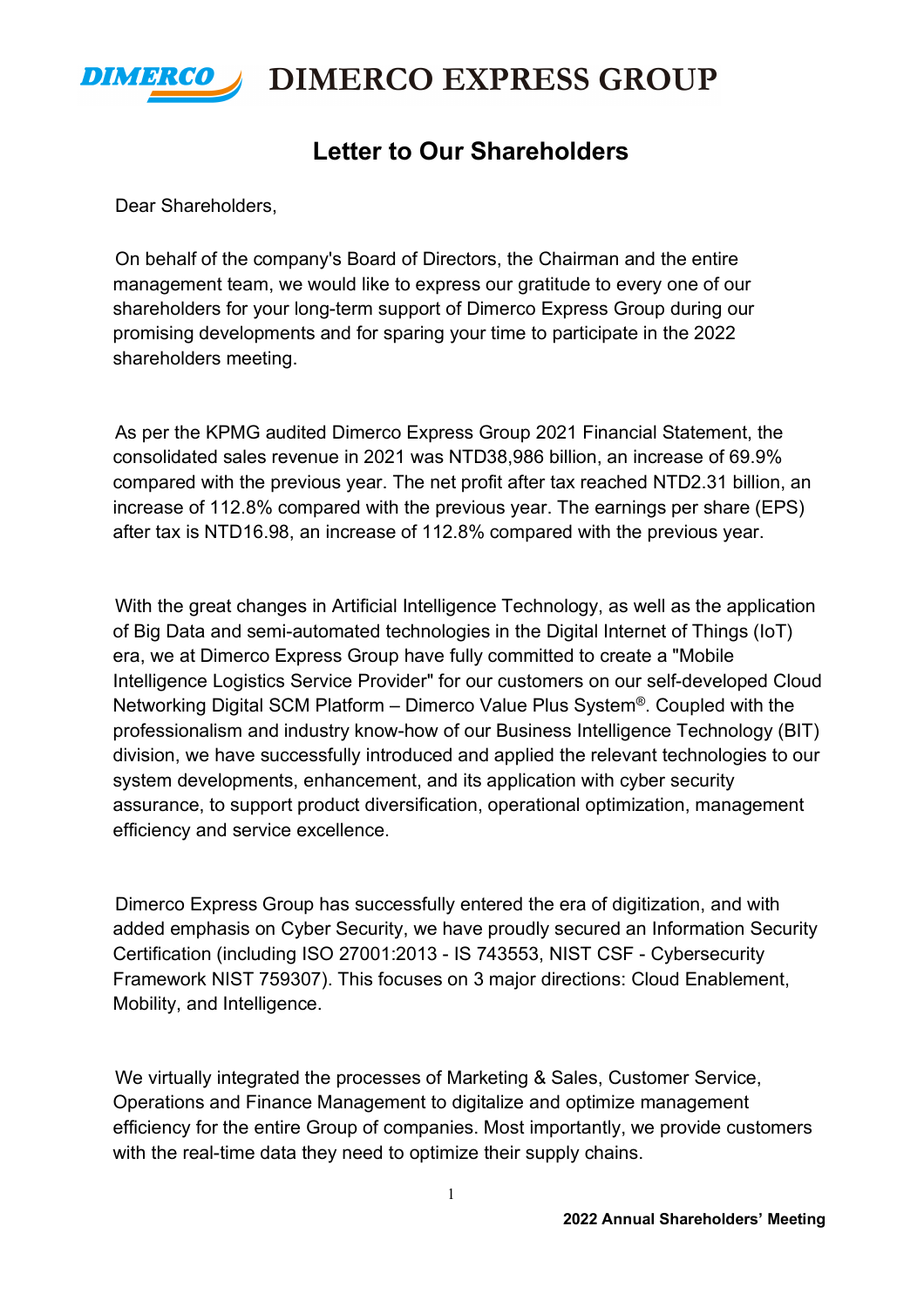

**DIMERCO EXPRESS GROUP** 

In March 2021, Dimerco Express Group carried out the planned organizational restructure 2.0. The goal is to create a flatter organization that replaces the regional functions with a Central Service Center (CSC) to achieve improved communication, coordination, and collaboration. Today we provide a faster response to market changes and solutions to our customers with mobility in any locations where the internet is connected.

Concerning Digital Marketing, as customers' requirements change rapidly with the swift development of digital technologies during and after the COVID-19 pandemic, content is the key to Digital Marketing in the internet+ era. In 2021, Dimerco Express Group launched an upgraded external website that clearly conveys Dimerco's value proposition and supply chain management capabilities across Asia Pacific and China. Dimerco has leveraged its database, automation, and analysis capabilities to improve digital marketing efforts and the ability of our global sales and customer service team to respond quickly to customers' needs.

As we step into 2022, the international transportation and logistics market is faced with great opportunities, but also great challenges.

On the positive side, the ratification of the RCEP (Regional Comprehensive Economic Partnership) should positively impact regional trade and transportation activities. The RCEP brings together ten Association of Southeast Asian Nations (ASEAN), along with China, Japan, South Korea, Australia, and New Zealand, to create the world's largest trading block.

Meanwhile, it is believed that the Biden administration will exempt 352 import tariffs on non-strategic goods and/or materials imported from China, which will help reduce the USA inflation rate by 1.3%. The recent interest rate hike announced by the U.S. Federal Reserve will strengthen the US Dollar against all global currencies, including EUR, GBP, RMB, JPY, SGD, NTD and all other Asian currencies. This will likely boost purchasing power, but will it boost imports into the USA? Well, that will depend on successful navigation of some of the challenges we face.

Supply chain disruptions continue due to many factors, including port congestion, a shortage of chassis, truck drivers, and other essential logistics workers – mainly due to the COVID-19 pandemic. The global pandemic remains as a threat. For instance,